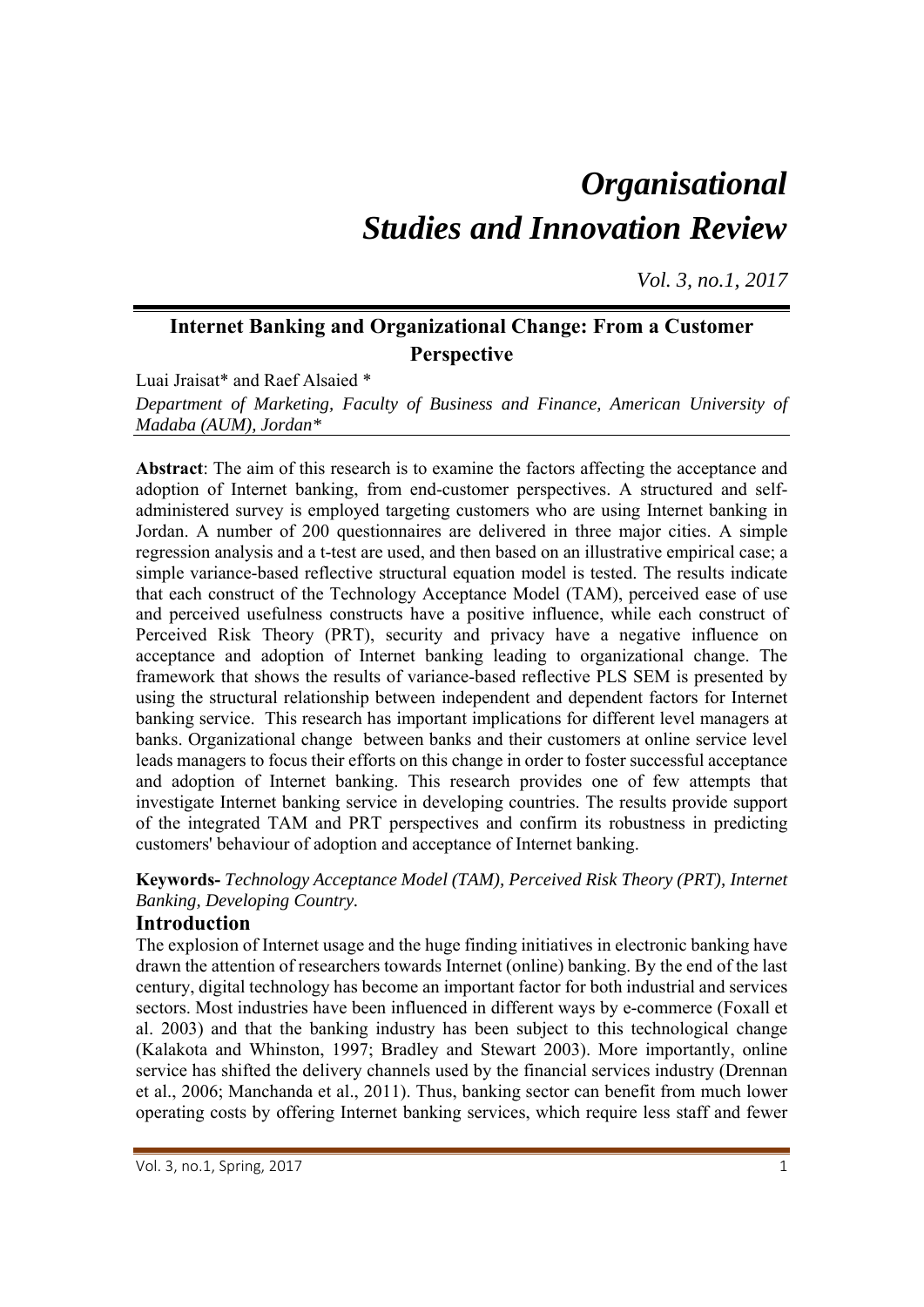physical branches.Thus, previous research highlights a gap and demands to investigate and identify the factors influencing resistance to adopt and accept Internet banking. This information has practical implications for the bank managers who can make informed decisions and formulate effective strategies aimed at increasing Internet banking use. Most of the previous research (e.g. Davis, 1989; Taylor and Todd, 1995; Venkatesh, 1999; Gupta and Kamilla, 2014) states that constructs of the Technology Acceptance Model (TAM), perceived ease of use and perceived usefulness and constructs of Perceived Risk Theory (PRT), security and privacy must be managed in an online service in order to establish interactions for benefits of banks and end-customers. To date, research has been conducted in investigating factors influencing the acceptance and adoption of e-commerce in retail business. However, the present research is an attempt to contribute to the body of knowledge in the field of Internet banking services and identifies the factors affecting acceptance and adoption of such services by banks' end customers. In fact, little has been done to investigate these factors in Internet banking in developing countries like Jordan. The purpose of the present research, thus, is to investigate the factors influencing the acceptance and adoption of Internet banking, from end-customer perspectives.

# **Literature Review**

In late 1990s many anticipated that Internet banking services, such as viewing banking transactions, bill payments and online loan applications would become industry standards. These expectations were realized in a much shorter time than expected for such benefits. Despite of these potential benefits, customers have not adopted Business to Consumer "B2C" e-commerce and e-banking to the extent it was expected (Hoffman et al., 1999), primarily due to issues of perceived ease of use and perceived usefulness (Venkatesh, 1999; Gupta and Kamilla, 2014) and account of risk inhibitions (Palmer et al., 2000; Yiu, Chi Shing et al. 2007). Several researchers have emphasized upon significance of trust toward understanding interpersonal behavior and economic expansion (Luhmann, 2000; McKnight and Chervany, 2001). Such rapid expansion is most noticeable in the developed countries such as USA (Kolodinsky et al., 2004), Australia (Sathye, 1999), Estonia (Eriksson et al., 2005) and others in Europe (Pikkarainen et al., 2004) where the availability and access to the Internet has made it easier. On the other hand, adoption of Internet banking services in the developing countries appears to be taking place at a slower pace. Statistics of Internet banking penetration are: Europe (75 percent), USA (70 percent), Arab States (40 percent), Asia Pacific (33 percent) and Africa (19 percent) of Internet users for the year 2015 (Statista, 2015). In fact, in recent years banks in developing countries are increasingly offering Internet banking services despite the limitation they face (Jenkins, Hatice, 2007). This put the lens on opportunities for the banking industry to strategically strengthen better online relationships with the Internet users. This signifies the need for an empirical research to identify the factors that determine acceptance of Internet banking by the users. According to TAM, perceived ease of use and perceived usefulness constructs are believed to be fundamental in determining the acceptance and use of various information technology systems (Wang et al., 2003).

There is a growing body of academic research being focused on examining the determinants of computer technology acceptance and the utilization among users as part of organizational change (e.g. Davis, 1989; Davis et al., 1989; Moore and Benbast 1991; Mathieson 1991; Wang et al., 2003; Sentosa et al., 2012). According to TAM, adoption behavior is determined by the intention to use a particular system, which in turn is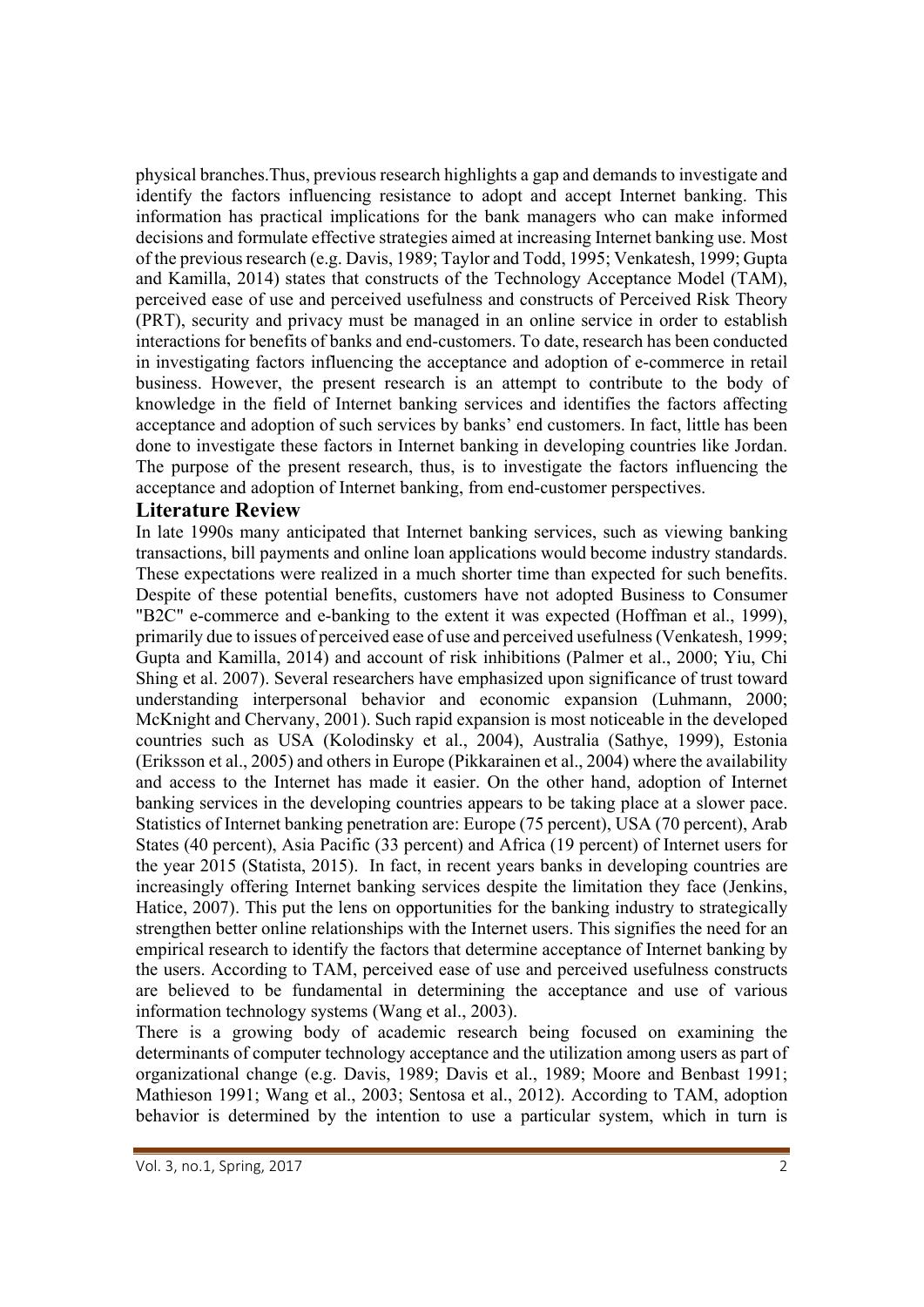determined by the perceived usefulness and perceived ease of use of the system. However, the importance of security and privacy to the acceptance of online banking has been noted in many banking studies. In such studies, perceived risk was found to be significant obstacle for the adoption of online banking. There exits plethora of research that has examined the relationship of gender to computer related outcomes (Powell, 2013). Gutck and Bikson (1985) found that men tend to bring more computer–relevant skills to the workplace than women. Computer use has been perceived to be a male-oriented activity and males have also demonstrated a greater liking for the computer (Wilder et al., 1985; Woodfield, R. 2002). Females have reported more health problems from computer usage. Women have expressed higher levels of anxiety when imagining sitting down at a computer (Heinssen et al 1987; Schumacher and Mo- rahan-Martin, 2000; Mikkelsen, A., Ogaard, T., Lindoe, P., & Olsen, O. 2002). Raub (1981) reported a positive relationship between age and computer anxiety, suggesting that older employees have less computer knowledge and training (Slegers, Van Boctel and Jolles. 2012). He also found that older employees hold unfavorable attitudes toward micro-computers. Based on a sample of computer operators, Nickell and Pinto (1986) found age to correlate negatively with computer attitudes. In an attempt to examine the ability of people from different ages to learn computer skills, Czara et al. (1989); and Slegers, Van Boctel and Jolles (2012) found age group differences in learning skills do exist. Younger subjects achieved significantly better results than did older subjects. Davis and Davis (1990) found end users with higher levels of education to perform significantly better in a training environment than those with less education. Education has been reported to be negatively related to computer anxiety and positively correlated with computer attitudes (Gutck and Bikson 1985; Igbaria and Parasuraman, 1989; Raub 1981; Powell, 2013 and Chou and Tsai, 2009). Lucas (1978) found that less educated individuals possess more negative attitudes toward information system than individuals with more education. One purpose of this paper is to explore whether or not there is any difference between males and females in this respect, whether there is a significant difference between the two age groups, i.e., young and older, and whether there is a significant difference between highly educated and less educated respondents. These variables are used as moderators in the current research where a basic moderator effect can be used as an interaction between a focal independent variable and a factor that specifies the appropriate conditions for its operation.

# **Research Methodology**

#### *Sampling and Data collection*

The population of this study consists of customers of some commercial banks in three major cities in Jordan. The data were collected using a structured questionnaire survey via face-to-face interviews carried out during September and October 2015. A non-probability sample of purposive sampling approach was selected (Trochim, 2006). The sample is 200 customers, where a total of 200 questionnaires were collected and 180 of these were returned at which of 146 deemed usable and valid for the analysis  $(n=146)$ , resulting in a usable response rate of 73 percent. Hard copies of the questionnaire were distributed personally to the end-customer (user) by four data collectors, using the bank interception method for doing the research survey.

#### *Constructs and measurements*

The questionnaire was derived from previous research. Constructs, analyzed as latent reflective construct, were measured using five-point Likert-type scales ranging from 5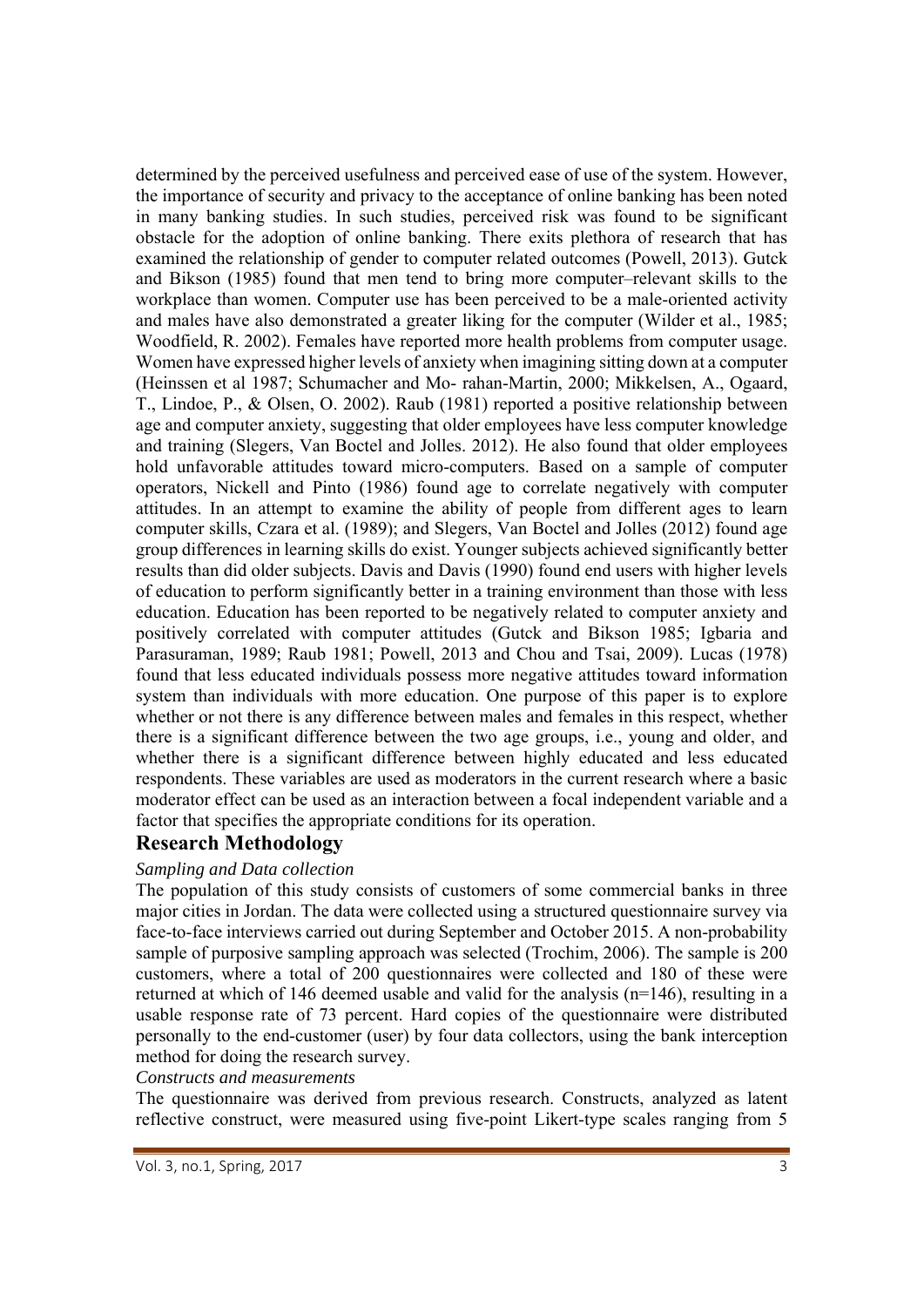"Strongly Agree" to 1 "Strongly Disagree". The items measuring the identified constructs were adapted for the current research (Table 1).

*Data Analyses* 

A set of analyses is conducted into two parts. In part one, simple regression analysis was used to assess the degree of influence of independent variables on the dependent variable. Then, a t-test was applied to assess the differences between sub-groups of respondents with relation to their demographic variables. In part two, a simple Structural Equation Modeling (SEM) was functioned to test the theoretical model.

*Table 1. Research constructs and their operationalization* 

# **Results**

*Simple Regression and T-test* 

|                  | <b>Constructs and Items</b>                                | Operationalization)   |
|------------------|------------------------------------------------------------|-----------------------|
|                  | <b>TAM</b>                                                 |                       |
|                  | <b>Perceived Ease of Use</b>                               |                       |
| TAM1             | 1-My interaction with IB is clear and understandable.      |                       |
| TAM2             | 2-Learning to use IB is easy for me.                       |                       |
| TAM3             | 3-Easy for me to become skillful at using IB.              |                       |
| TAM4             | 4-I would find IB easy to use.                             |                       |
| TAM5             | 5-I find it easy to do what I want in IB.                  |                       |
| TAM <sub>6</sub> | 6-I find IB to be flexible to interact with.               |                       |
|                  | <b>Perceived Usefulness</b>                                | Venkatesh,<br>1999;   |
| TAM7             | 1-Using IB enhances my effectiveness of buying banking     | Sentosa et<br>al.,    |
|                  | services.                                                  | $2012$ ; Gupta<br>and |
| TAM <sub>8</sub> | 2-Using IB makes it easier for me to utilize services.     | Kamilla, 2014         |
| TAM9             | 3-Using IB enables me to utilize banking services.         |                       |
| TAM10            | 4-Using IB increases my productivity.                      |                       |
| TAM11            | 5-Using IB improves my performance of transactions.        |                       |
| TAM12            | 6-Overall, IB is useful for me to utilize services.        |                       |
| <b>PRT</b>       |                                                            |                       |
|                  | <b>Perceived Risk (Security and Privacy)</b>               |                       |
| PRT1             | 1-I trust in the technology of IB which is using.          |                       |
| PRT <sub>2</sub> | 2-I trust in the ability of IB to protect my privacy.      | Kalakota<br>and       |
| PRT3             | 3-I trust in IB as a bank.                                 | Whinston, 1997;       |
| PRT4             | 4-Using IB is financially secured.                         |                       |
| PRT5             | 5-I am not worried about the security of IB.               |                       |
|                  | Acceptance (A) of IB                                       |                       |
| AIB1             | 1-Account transfer is often used.                          |                       |
| AIB <sub>2</sub> | 2-Bill payment is often used.                              | Sentosa<br>al.,<br>et |
| AIB3             | 3-View of account balance is often used.                   | 2012; Gupta and       |
| AIB4             | 4-Open account is often used.                              | Kamilla, 2014         |
| AIB5             | 5-Credit-account application usage.                        |                       |
| AIB6             | 6-Foreign currency deposit is often used.                  |                       |
| AIB7             | 7-Insurance is often used.                                 |                       |
| AIB8             | 8-Interest rate, exchange rate and stock quote inquiry are |                       |
|                  | often used.                                                |                       |
|                  | IB: Internet Banking                                       |                       |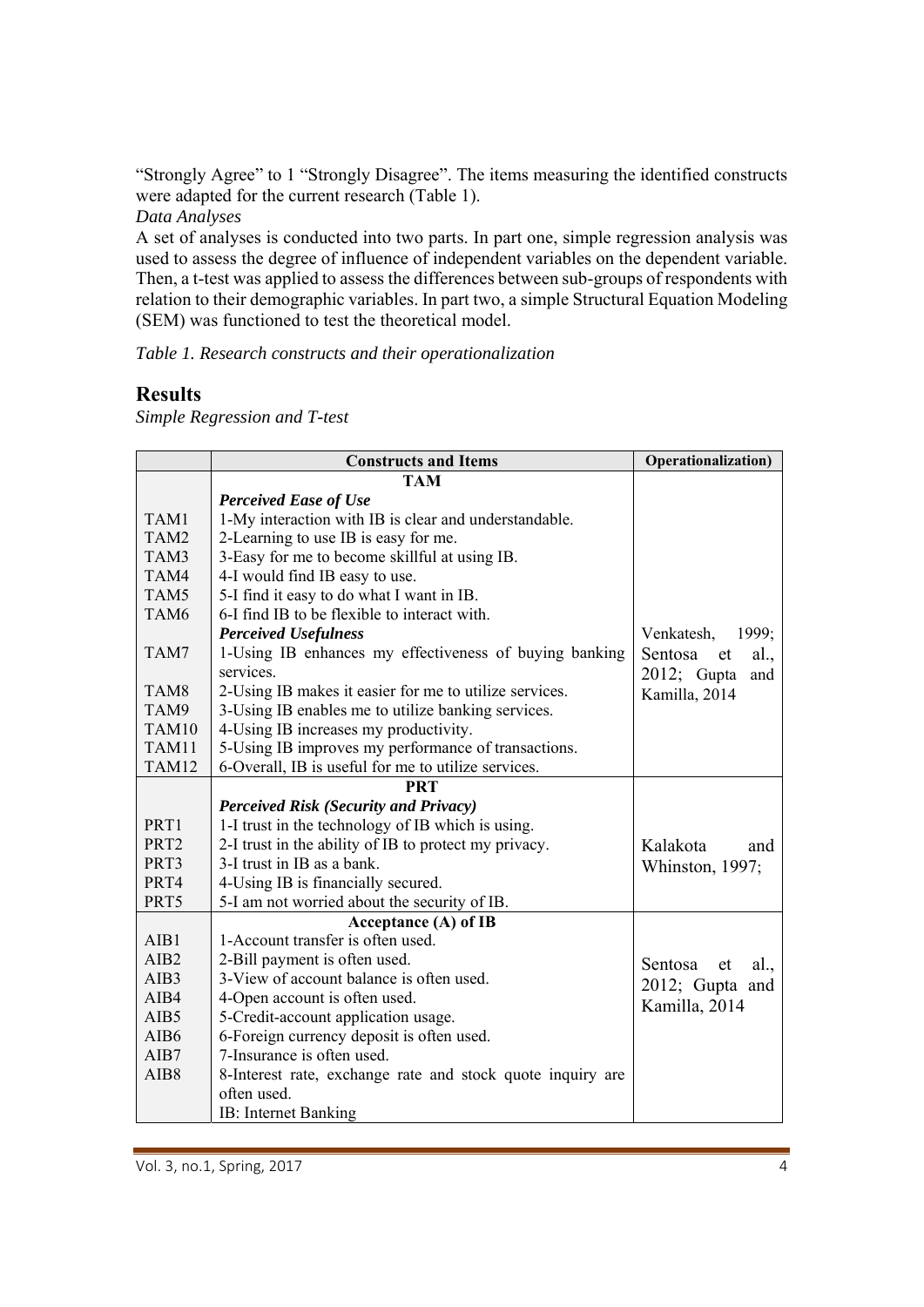A simple regression analysis was used. It indicates that there is a significant positive influence of TAM factors: perceived ease of use ( $p = 0.038$ ) and perceived usefulness ( $p =$ 0.005) and a significant negative influence of PRT factors: security and privacy ( $p = 0.035$ ) on consumer acceptance of Internet banking, which lends support to the research propositions.

The t-test was used to identify whether there is any difference between the means of subgroups' demographics (Table 3). Findings have showed that there was no significant difference in terms of gender (male/female) for both TAM and PRT: perceived ease of use (p=0.534), perceived usefulness (p =0.724), security and privacy (p = 0.961). There was no significant difference in terms of age (younger/older) for both TAM and PRT: perceived ease of use (p=0.636), perceived usefulness (p =0.321), security and privacy (p = 0.461). In addition, there was no significant difference in terms of education level (undergraduate/graduate) for both TAM and PRT: perceived ease of use  $(p=0.175)$ , perceived usefulness ( $p = 0.055$ ), security and privacy ( $p = 0.834$ ). To sum up, no significant differences exist between demographic sub-groups with regard to perceived ease of use, perceived usefulness, nor perceived risk.

#### *Measurement Model*

#### *Reliability Analysis*

In table 4, reliability was found high based on the measurements scale. The mean results of a simple average from all the items, for the five-point Likert-type scales, were highlighted for the four-modeled latent constructs.

*Table 2. Reliability and Correlation Analysis* 

| <b>Constructs</b>               | Mean | Cronbach's $\alpha$ |
|---------------------------------|------|---------------------|
| -Acceptance of Internet Banking | 5.60 | 0.88                |
| -Perceived ease of use          | 5.34 | 0.85                |
| -Perceived usefulness           | 5.10 | 0.83                |
| -Security and privacy           | 4.57 | 0.80                |

 *Convergent validity* 

The measurement model demonstrated adequate convergent validity. The convergence validity was assessed by the use of factor loadings, composite reliability and average variance extracted (Table 5.) (Hair et al., 2011; Ringle et al., 2012).

| Construct              | <b>Measurement</b><br><b>Item</b> | Loading | Composite<br><b>Reliability</b> | <b>AVE</b> |
|------------------------|-----------------------------------|---------|---------------------------------|------------|
| -Perceived ease of use | TAM1                              | 0.880   | 0.752                           | 0.900      |
|                        | TAM2                              | 0.872   |                                 |            |
|                        | TAM3                              | 0.860   |                                 |            |
|                        | TAM4                              | 0.870   |                                 |            |
|                        | TAM <sub>5</sub>                  | 0.854   |                                 |            |
|                        | TAM <sub>6</sub>                  | 0.882   |                                 |            |
| -Perceived usefulness  | TAM7                              | 0.850   | 0.781                           | 0.952      |
|                        | TAM8                              | 0.862   |                                 |            |
|                        | TAM9                              | 0.870   |                                 |            |
|                        | TAM <sub>10</sub>                 | 0.844   |                                 |            |
|                        | TAM11                             | 0.884   |                                 |            |
|                        | TAM <sub>12</sub>                 | 0.860   |                                 |            |

*Table 3. Results of Convergent Validity*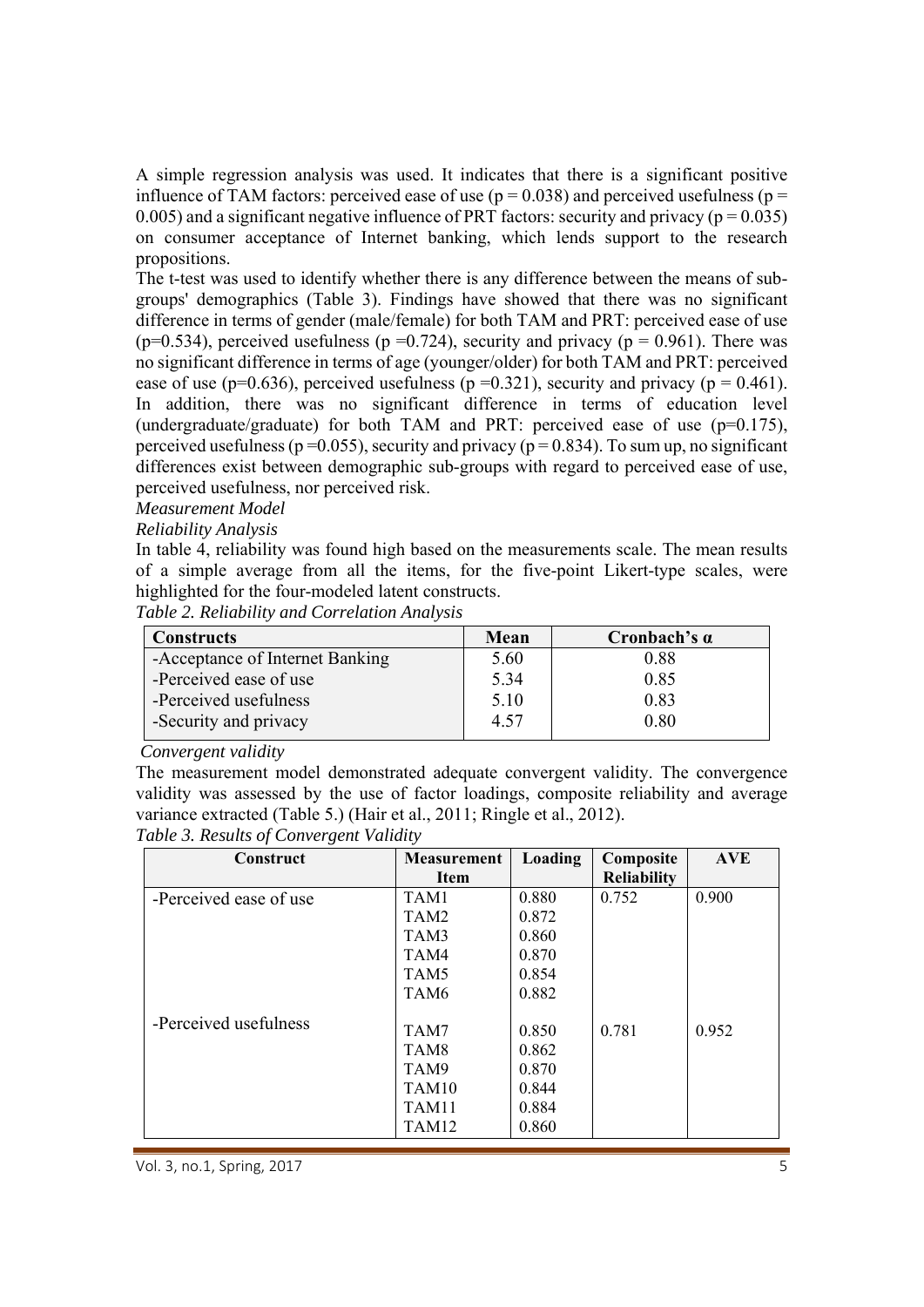| -Security and privacy           | PRT1<br>PRT <sub>2</sub><br>PRT3<br>PRT4 | 0.854<br>0.882<br>0.844<br>0.804 | 0.742 | 0.976 |
|---------------------------------|------------------------------------------|----------------------------------|-------|-------|
|                                 |                                          |                                  |       |       |
|                                 | PRT5                                     | 0.820                            |       |       |
|                                 |                                          |                                  |       |       |
| -Acceptance of Internet Banking | AIB1                                     | 0.854                            | 0.762 | 0.944 |
|                                 | AIB <sub>2</sub>                         | 0.982                            |       |       |
|                                 | AIB3                                     | 0.944                            |       |       |
|                                 | AIB4                                     | 0.924                            |       |       |
|                                 | AIB <sub>5</sub>                         | 0.890                            |       |       |
|                                 | AIB <sub>6</sub>                         | 0.854                            |       |       |
|                                 | AIB7                                     | 0.882                            |       |       |
|                                 | AIB8                                     | 0.894                            |       |       |
|                                 |                                          |                                  |       |       |

*Discriminant validity*

The measurement model demonstrated adequate discriminant validity. The discriminant validity was assessed by comparing the squared correlations between constructs and variance extracted for each construct (Table 6) (Diamantopoulos and Siguaw, 2006; Cheung and Lee, 2010; Hair et al., 2012; Hair et al., 2014).

*Table 4. Results of Discriminant Validity* 

| <b>Constructs</b>                   | A    | B    |      |      |  |
|-------------------------------------|------|------|------|------|--|
| -Perceived ease of use $(A)$        | 0.88 |      |      |      |  |
| -Perceived usefulness (B)           | 0.62 | 0.84 |      |      |  |
| -Security and privacy $(C)$         | 0.64 | 0.60 | 0.82 |      |  |
| -Acceptance of Internet Banking (D) | 0.82 | 0.80 | 0.40 | 0.80 |  |

*Structural model* 

In PLS SEM, an inter-construct correlation matrix presents pair-wise correlation coefficients between each of the four-modeled latent constructs as shown in Table 6 above. Most of the correlation coefficients show low or moderate pair-wise correlations that lead to acceptable levels of multicollinearity in this research. The values of the square roots of the average variance extracted (AVE) are applied in order to better report PLS SEM results. The structural model indicates the causal relationships among constructs in the model that includes the estimates of the path coefficients, and the  $\mathbb{R}^2$  value, which determine the prediction power of the model. The R2 and the path coefficients of loadings and significance indicate how well the data support the proposed model. The square root AVE values are compared to each individual pair-wise correlation coefficient between any two constructs, which highlights the fact that the PLS SEM framework of main effects supports both types of validity criteria as shown in Table 5 and Table 6 above. Figure 1, presents the framework that illustrates the results of variance-based reflective PLS SEM.

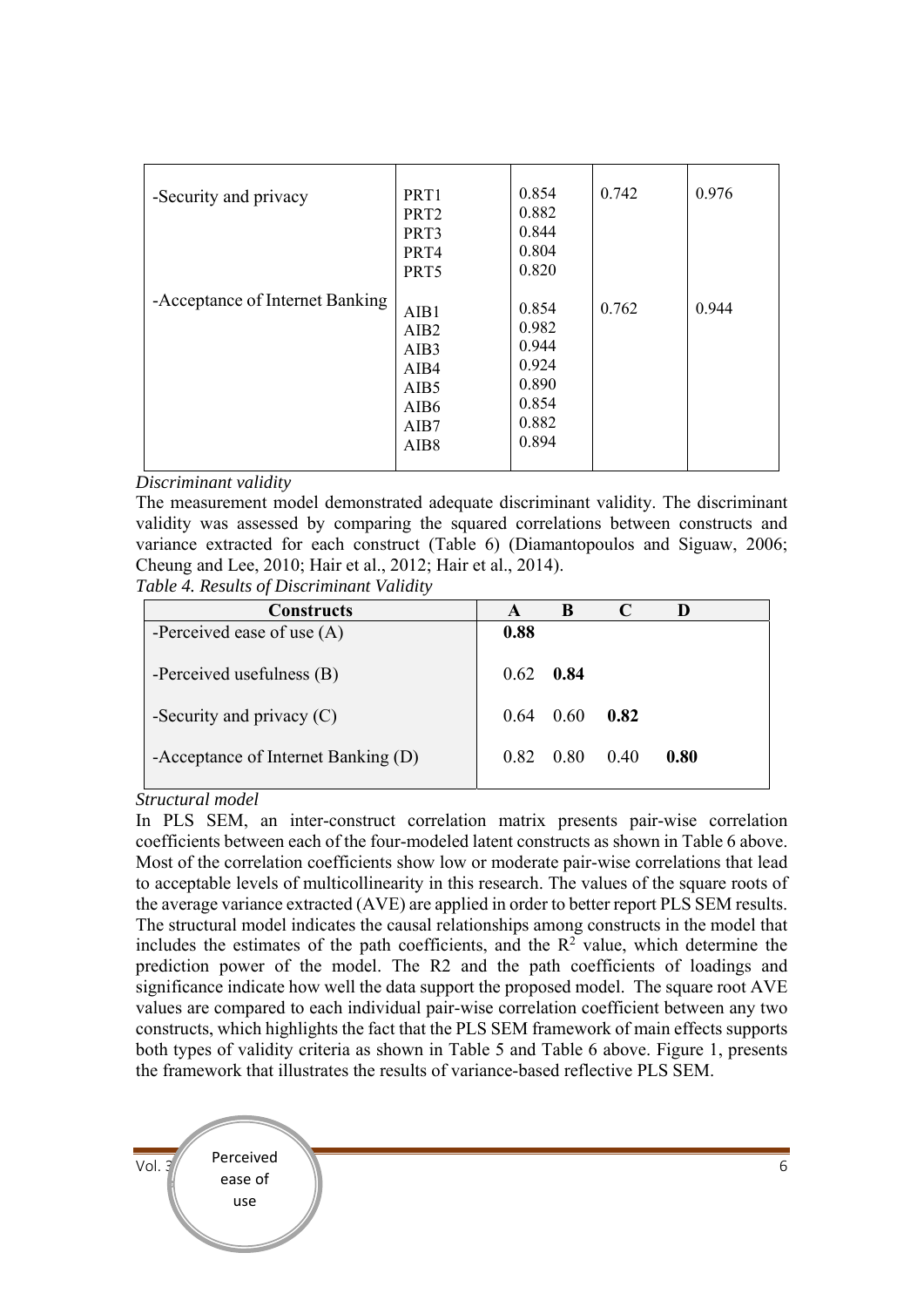

*Figure 1. Framework: PLS-SEM.* 

# **Discussion, Contribution and Further Research Directions**

The research objective was to examine the factors influencing acceptance of the Internet banking. It has contributed to knowledge by providing an understanding of acceptance of Internet banking concept by analysis of the Technology Acceptance Model (TAM), perceived ease of use and perceived usefulness and Perceived Risk Theory (PRT), security and privacy. The research has confirmed a formulation of a significant link between TAM, PRT and acceptance of Internet banking. This research provides significant insight into the consumer's perception of Internet banking however some limitation exits. Although, collection of data from three major cities with a 70 percent population provided valid results, however, by increasing the sample size will allow more generalizability to other demographics. Also, this research can be conducted in different cities with varying socioeconomic setting for more generalized findings. Future research suggestions are to explore the role of social media for enhancing customers' perception about Internet banking and facilitating adoption among the people of Jordan. Another area of research to consider for future work is mobile banking. With the advancement in applications and security features on mobile phones and popularity of smart phones provides a new venue to explore customer's attitude towards mobile banking.

# **References**

Bradley, L. and Stewart K. (2003), A Dlphi study of the drivers and the inhibitiors of internet banking", *The International Journal of Bank Marketing.* Vol. 20, No. 6, pp. 250- 60.

Cheung, C. M.K. and Lee, M. K.O. (2010), "A theoretical model of intentional social action in online social networks", *Decision support system*. Vol. 49, No.2, pp. 24-30.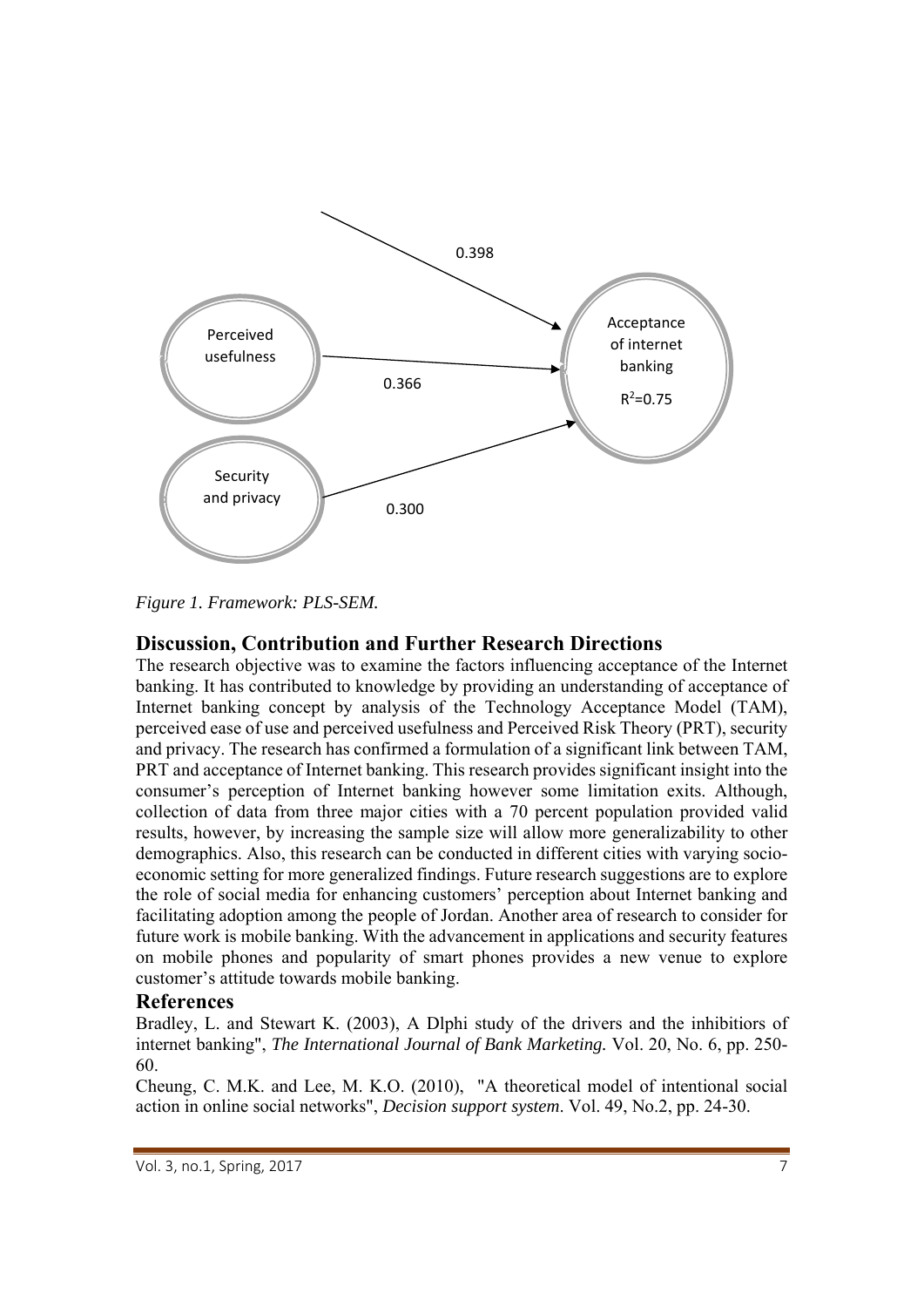Chou, J. and Tsai, H. (2009). "On-line learning performance and computer anxiety measure for unemployed adult novices using a grey relation entropy method". *Information Processing and Management*, Vol. 45, No. 2, pp. 200–215.

Czara, S.J.; Hammond, K.; Blascovich, J.; and Swede, H. (1989), "Age related differences in learning to use a text-editing system", *Behavior and Information Technology.* Vol. 8, No. 4, pp. 309-19.

Davis, F.D. (1989), "Perceived usefulness, perceived ease of use, and user acceptance of information technology", *MIS Quarterly*, Vol.13, No. 3, pp. 318-40.

Davis, F.D., Bagozzi P., and Warshaw R. (1989), "User Acceptance of Computer Technology: A Comparison of Two Theoretical Models", *Computer Journal of Management Science,* Vol. 35, no. 8, pp. 982-1003.

Davis, L.D., and Davis, D.F. (1990), "The effect of training techniques and personal characteristics on training end users of information systems", *Journal of Management Information Systems,* Vol. 7, No. 2, pp. 93-110.

Foxall, G.R.; Shumalla, Y.Y.; and Pallister, J.G. (2003), "A proposal model of E-trust for electronic banking", *Technovation,* Vol. 23, pp. 847-60.

Gupta, D. and Kamilla, U. (2014), "Cyber banking in India: a cross sectional analysis using structural equation model", IUP Journal of Bank Management, Vol. 13 No. 2, pp. 47-63.

Hair, Joseph F., Sarstedt, Marko, Ringle, Christian M., Mena, Jeannette A., (2012), "An assessment of the use of partial least squares structural equation modeling in marketing research", Journal of the Academy of Marketing Science, Vol. 40 No.3,pp. 414–433.

Heinssen, R.K.; Glass, C.R.; and Knight, L.A., (1987), "Assessing computer anxiety: development and validation of the computer anxiety rating scale", *Computer in Human Behavior.* Vol. 3, pp.49-59.

Hu, P.J.; Chau, P.Y.K.; Sheng, O.R.I.; and Tam, K.Y. (1999), "Examining the technology acceptance model using physician acceptance of telemedicine technology", *Journal of Management Information Systems,* Vol. 16, No.2, pp. 91-112.

Igbaria, M., and Parasuraman (1989), "A path analytic study of individual characteristic, computer anxiety, and attitudes toward microcomputers", *Journal of Management*, Vol. 15, No. 3, pp. 373-88.

Jenkins, Hatice (2007), "Adopting internet banking services in a small island state: assurance of bank service quality", *Managing Service Quality,* Vol. 17, No. 5, pp. 523-37. Kalakota, R. and Whinston, A.B. (1997), Electronic Commerce: A Manager's Guide, Addison Wesley Professional, Reading, MA.

Karjalouto, Heikki; Mattila Minna; and Tapio Pento (2002), "Factors underlying attitude towards online banking in Finland", *International Journal of Bank Marketing,* Vol. 20, No. 6, pp. 261-72.

Lee, Y.; Kozar, K.A.; and Larsen K.R.T(2003), "The technology acceptance model: past, present, and future", *Communications of the Association for Information Systems,* Vol. 12, No. 50, pp. 752-80.

Lee, M.K.O.; and Turban, E. (2001), "A trust model for consumer internet shopping", *International Journal of Electronic Commerce,* Vol. 6, No. 1, pp. 75-91.

Lucas, H.C., Jr. (1978), "Empirical evidence for a descriptive model of implementation", *MIS Quarterly*, Vol. 2, pp. 27-52.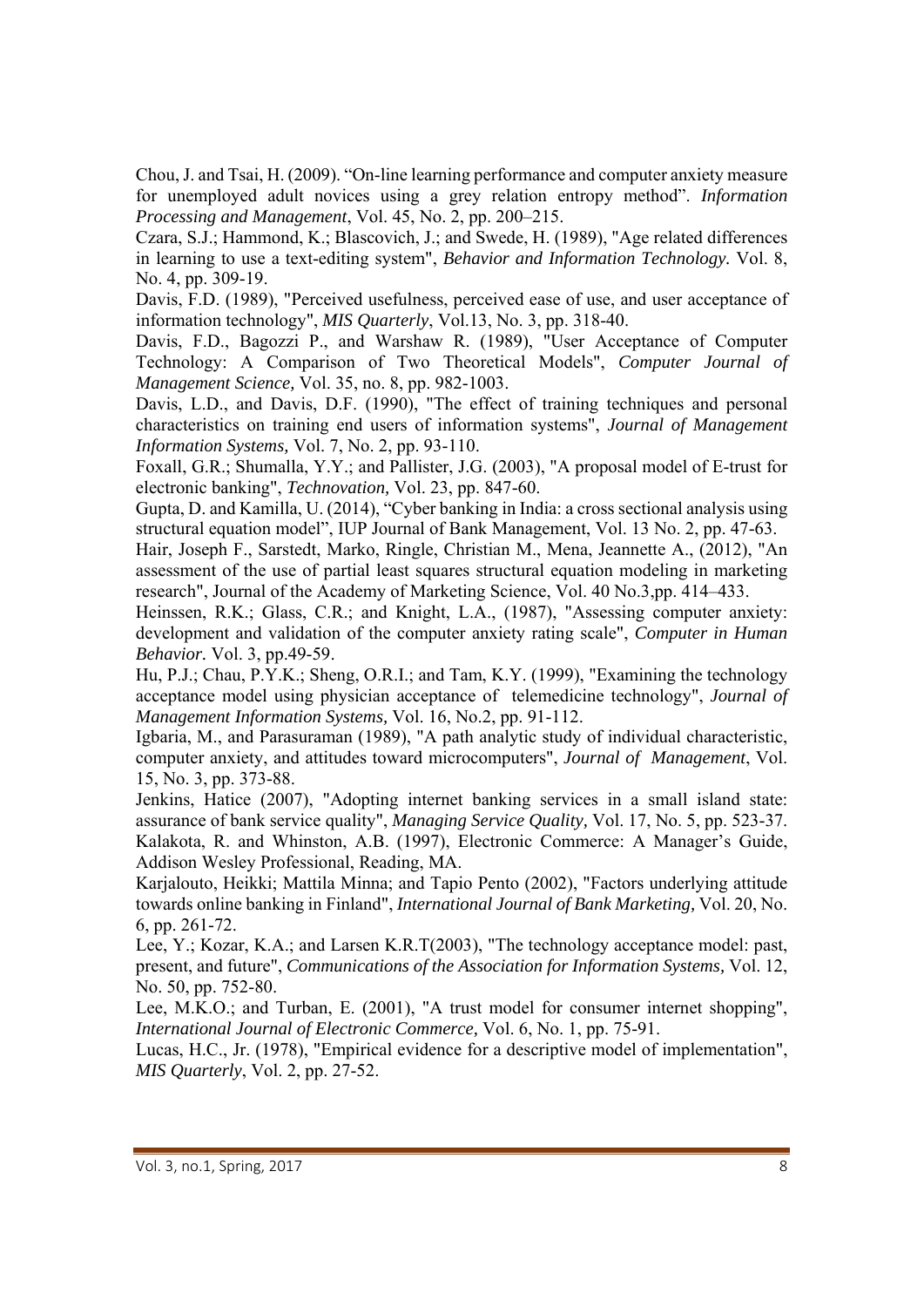Mathieson K., (1991), " Predicting user intention: comparing the technology acceptance model with the theory of planned behavior", *Information System Research*, Vol. 2 No. 3, pp. 173-91.

Mikkelsen, A., Ogaard, T., Lindoe, P., & Olsen, O. (2002). 'Job characteristics and computer anxiety in the production industry'. *Computers in Human Behavior*, Vol.18, pp. 223–239

Moore G. and Benbasat I. (1991), "Development of an instrument to measure the perceptions of adopting an information technology innovation", *Computer Journal of Information Systems Research*, Vol.2, No.3, pp. 192-222.

Nickell, G.S.; and Pinto, J.N. (1986), "The computer attitude scale", *Computers in Human Behavior*, Vol.2, pp. 301-6.

Pikkarainen, Tero; Kari Pikkarainen; Heikk; Karjalouto; and Seppo Pahnila (2004), "Consumer acceptance of online banking: an extension of the technology acceptance model', *Internet Research*, Vol. 14, No. 3, pp. 224-35.

Polatouglu, V.N.; and Ekin, S. (2001), "An empirical investigation of the Turkish consumers' acceptance of internet banking services", *International Journal of Bank Marketing*, Vol. 19, No. 4, pp. 156-65.

Powell, A. (2013), "Computer anxiety: Comparison of research from the 1990s and 2000s". *Computers in Human Behavior,* Vol. 29, No. 6, pp. 2337–2381

Raub, A.C. (1981), "Correlates of computer anxiety in college students", *Unpublished doctoral dissertation*, University of Pennsylvania.

Robinson, T. (2000), "Internet banking still not a perfect marriage", *Informationweek.com*, April 17, pp. 104-6.

Woodfield, R. (2002),"Woman and information systems development: not just a pretty (inter)face?", *Information Technology & People*, Vol. 15 Iss 2 pp. 119 - 138

Sathye, M. (1999), "Adoption of internet banking by Australian consumers: an empirical investigation", *International Journal of Bank Marketing*, Vol. 17, No. 7, pp. 324-34.

Schumacher, P., and J. Morahan-Martin. (2000). "Gender, Internet and Computer Attitudes and Experiences'', *Computers in Human Behavior*, Vol. 16, pp. 13–29.

Sentosa, I., Ming, C.W., Soebyakto, B.B. and Nik Mat, N.K. (2012), "A structural modeling of internet banking usage in Malaysia", Researchers World – A Journal of Arts, Science and Commerce, Vol. 3 No. 1, pp. 75-86.

Slegers, K., Van Bixtel, M. and Jolles, J. (2012), "Computer use in older adults: Determinants and the relationship with cognitive change over a 6 year episode", *Computers in human behavior*, Vol. 28, No. 1, pp. 1-10.

Tan M.; and Teo, T.S.H. (2000), "Factors influencing the adoption of internet banking", *Journal of Association Information Systems*, Vol. 1, pp. 1-42.

Taylor, S., and Todd, P. (1995). Understanding information technology usage: A test of competing models. Information Systems Research, 6(2), pp. 144–176.

Trochim, W. (2006). The Research Methods Knowledge Base, 3rd Edition. Atomic Dog Publishing, Cincinnati, OH.

Venkastesh, V. (1999), "Creation of favorable user perception: exploring the role of intrinsic motivation", *MIS Quarterly*, Vol. 23, No. 2, pp. 239-60.

Wang, Y.S; Wang, Y.M.; Lin, H.H.; and Tang, T.J. (2003), "Determinants of user acceptance of internet banking: an empirical study" *International Journal of Service Industry Management*, Vol. 14, No. 5, pp. 201-19.